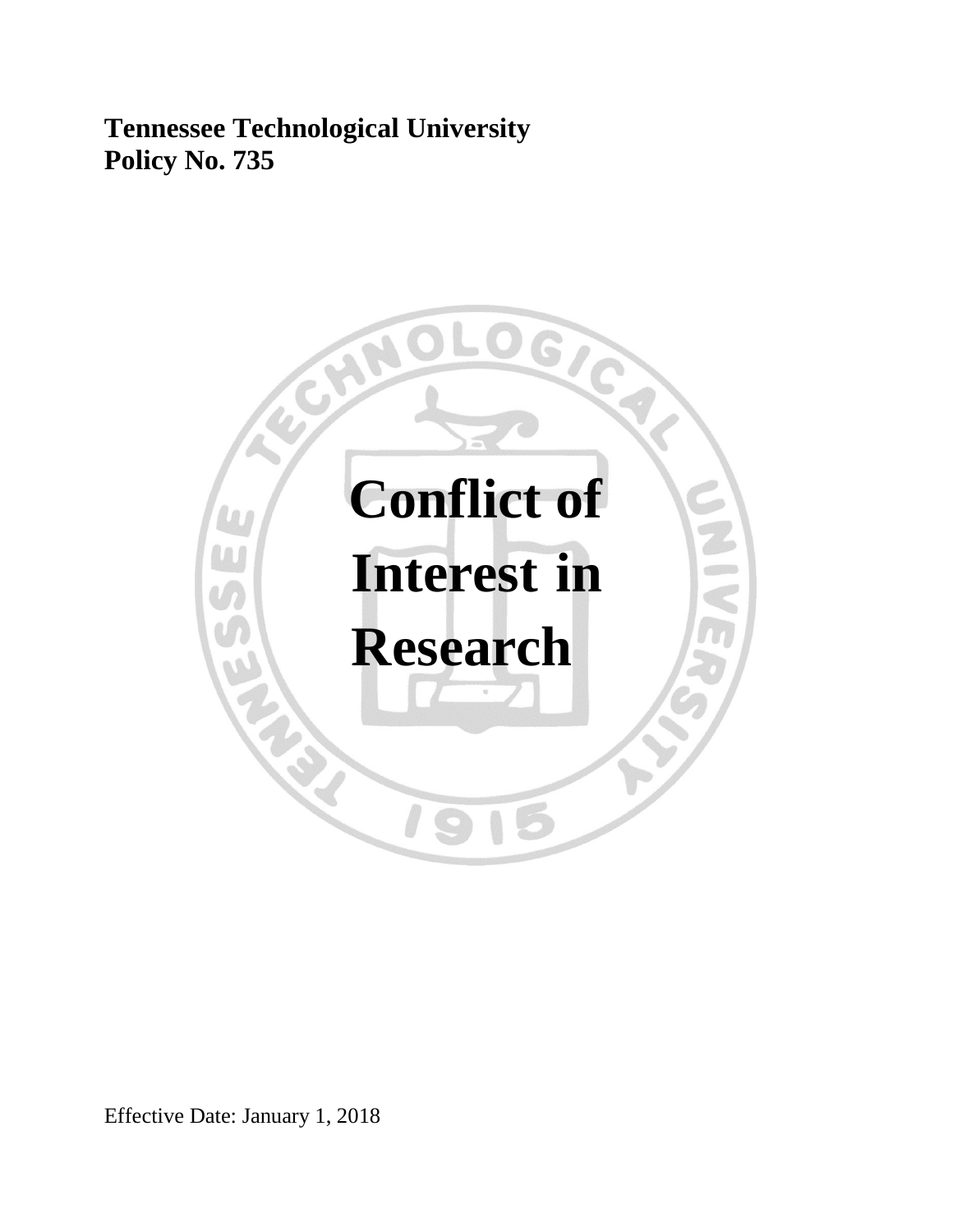#### **Policy No.:** 735 Policy Name: Conflict of Interest in Research

## **I. Purpose**

The purpose of this policy is to promote objectivity in research by establishing standards that provide a reasonable expectation that the design, conduct, and reporting of research, including those supported by grants, cooperative agreements, and contracts, will be free from bias resulting from Investigator Financial Conflicts of Interest. In particular, the Public Health Service (PHS) has promulgated regulations on "Promoting Objectivity in Research." This Policy is premised on the Public Health Service (PHS) regulation 42 CFR Part 50.601 and the Code of Federal Regulations on Financial Conflict of Interest regarding research (45 CFR Part 94.1).

## **II. Review**

This policy will be reviewed every three years or whenever circumstances require review, whichever is earlier, by the Associate Vice President for Research or his or her designee, with recommendations for revision presented to the Vice President for Research and Economic Development, Administrative Council, Academic Council, and University Assembly.

# **III. Policy**

- **A.** Tennessee Tech hereby adopts Code of Federal Regulations 42 CFR 50.601 et seq. and 45 CFR 94.1 on Conflict of Interest regarding research.
- **B.** Researchers must familiarize and comply with applicable policies and guidelines, including but not limited to:
	- **1.** TTU Policy 132 (Conflict of Interest)
	- **2.** TTU Policy 571 (Methods and Processes of Competitive Procurement)
	- **3.** TTU Policy 732 (Intellectual Property)
	- **4.** Section 510 of NSF Publication 95-26, the Grant Policy Manual
	- **5.** T.C.A. § 8-31-102, Nepotism
	- **6.** T.C.A. § 8-50-501, Disclosure Statements of Conflict of Interests by Certain Public Officials
	- **7.** T.C.A. § 12-2-208, Purchase by Officer Unlawful—Penalty for Violation
	- **8.** T.C.A. § 12-4-101, Personal Interest of Officers Prohibited
	- **9.** T.C.A. § 12-4-102, Penalty for Unlawful Interest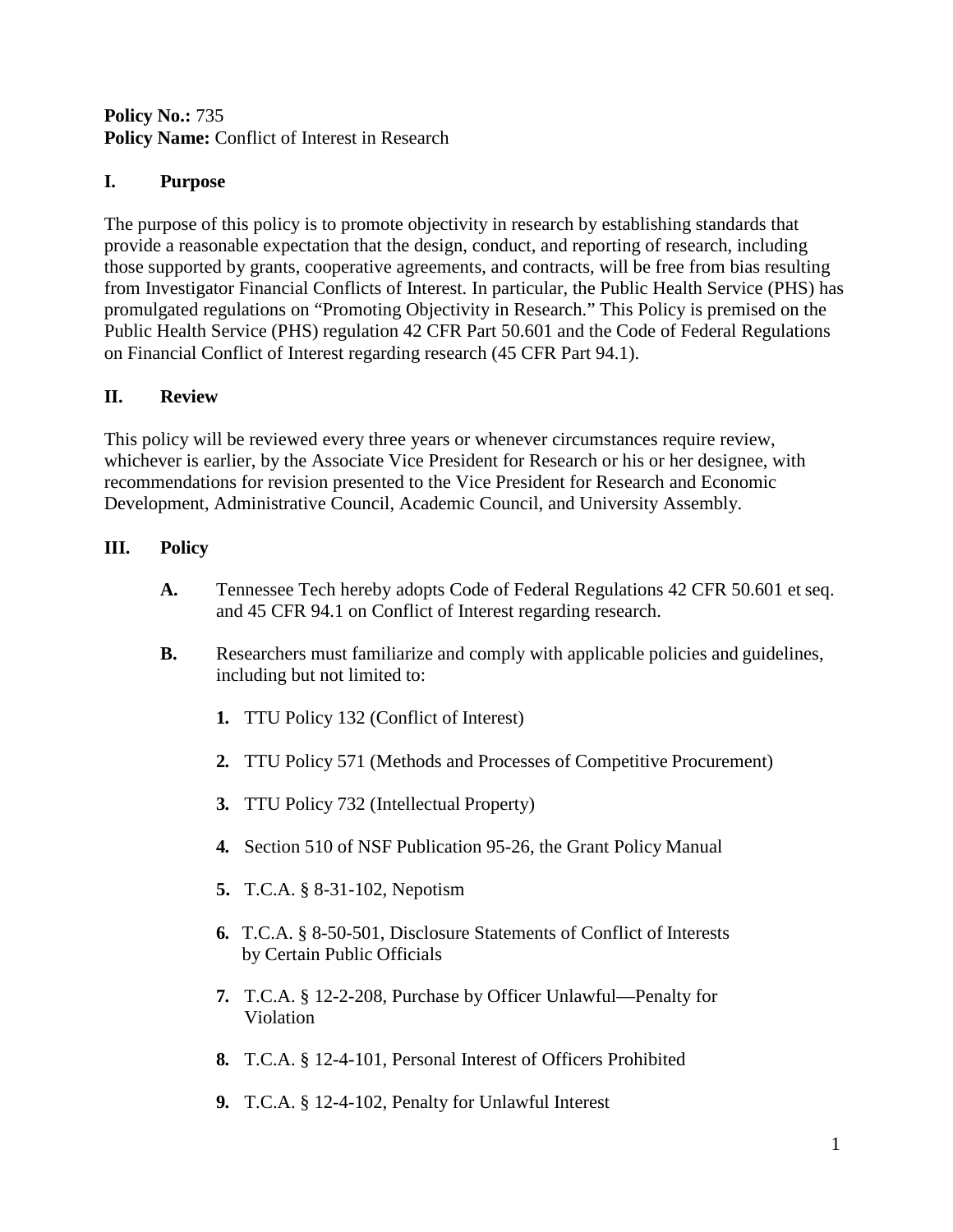- **10.** T.C.A. § 12-4-103, Bidding by State Employees Prohibited
- **11.** T.C.A. § 12-4-104, Penalty for Unlawful Transactions
- **12.** T.C.A. § 12-4-106, Prohibition Against Receiving Rebates, Gifts, Money or Anything of Value—Conflict of Interest
- **13. Other** Tennessee statutes pertinent to conflict of interest
- **14.** 37 CFR 401, Rights to Inventions Made by Nonprofit Organizations and Small Business Firms Under Government Grants, Contracts, and Cooperative Agreements
- **15.** Federal requirements in selecting sub-recipients and awarding procurement contracts (2 CFR 200.112)
- **C.** All researchers must comply with federal policies and regulations regarding conflict of interest in research, including, but not limited to, federal regulations 42 CFR 50.601 et seq. and 45 CFR 94.1 et seq.
- **D.** Before applying for grants and contracts, all researchers must take and pass the Responsible Conduct of Research CITI online training program, found on the CITI Training page of the Office of Research and Economic Development website under Research Compliance, and follow TTU Policy 750 (Responsible Conduct of Research).
- **E.** Each researcher must make a disclosure of a potential or a real conflict of interest at the time of proposal submission by answering the questions contained on the Proposal Endorsement Form (PEF). Signatures on a completed PEF, which can be found on the Forms page of the Office of Research and Economic Development website, identifying no conflict of interest with the external organization shall suffice for negative disclosure.
- **F.** Disclosures must be indicated on the PEF and detailed by the respective investigator(s) in a separate statement that must be forwarded to the Office of Research at the time of submission of the proposal for funding consideration.
- **G.** If there is a change in the conflict of interest status of the investigator(s) prior to the time of award or after a contract is issued, the investigator(s) must report change(s) to the Office of Research in writing.
- **H.** Failure to comply with this or any other policy related to conflict of interest may result in sanctions up to and including termination of employment.